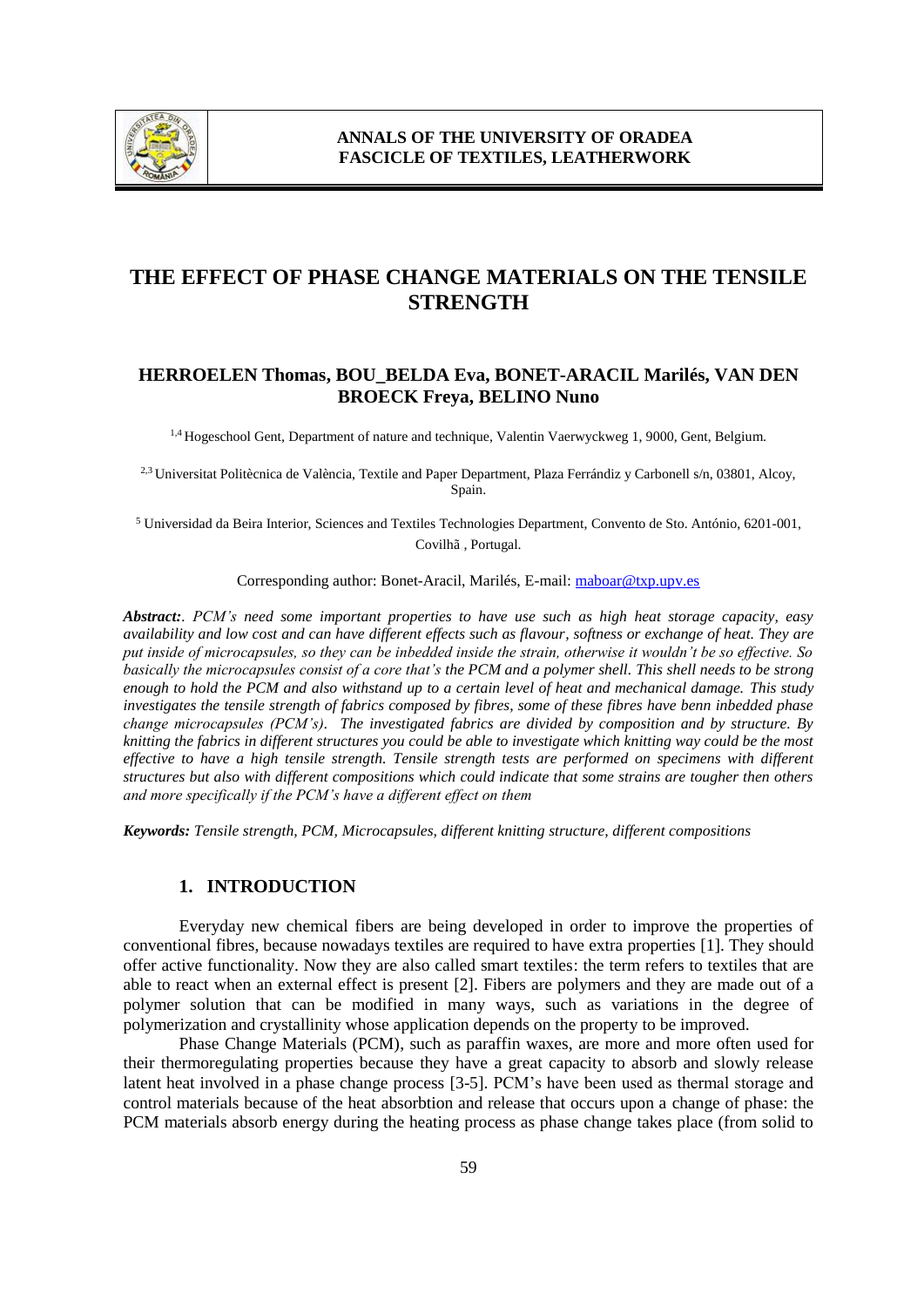

# **ANNALS OF THE UNIVERSITY OF ORADEA FASCICLE OF TEXTILES, LEATHERWORK**

liquid) and release energy to the environment in the phase change during a reverse cooling process (from liquid to solid) [6].

Different compositions have long taken the attention of many researchers and companies to enhance the composites' properties. The tests were performed to analyse these properties, more specifically the mechnanical properties. It's important to know if the fabrics with the PCM's inbedded don't weaken the fabrics and if so in which combination with other fabrics it could be used to reinforce them again and increase their strength again.

# **2. EXPERIMENTAL**

#### **2.1 Materials**

A total of 12 fabrics were used in this work, divided by different structures and different compositions. Details of the samples are shown in table 1 and different structures used are shown in figure 1.

| <b>Sample</b> | Composition $(\% )$              |               |           |                           |               | <b>Structure</b> |
|---------------|----------------------------------|---------------|-----------|---------------------------|---------------|------------------|
|               | <b>Viscose</b><br><b>Outlast</b> | <b>Cotton</b> | Polyester | <b>Bioactive</b><br>fiber | <b>Tencel</b> |                  |
| 1JER          | 30                               | 70            |           |                           |               | Jersey           |
| 2JER          | 30                               |               | 20        | 50                        |               |                  |
| 3JER          | 30                               |               |           |                           | 70            |                  |
| 4JER          |                                  | 100           |           |                           |               |                  |
| 1PL           | 30                               | 70            |           |                           |               | Piqué Lacoste    |
| 2PL           | 30                               |               | 20        | 50                        |               |                  |
| 3PL           | 30                               |               |           |                           | 70            |                  |
| 4PL           |                                  | 100           |           |                           |               |                  |
| 1PD           | 30                               | 70            |           |                           |               | Piqué Dullo      |
| 2PD           | 30                               |               | 20        | 50                        |               |                  |
| 3PD           | 30                               |               |           |                           | 70            |                  |
| 4PD           |                                  | 100           |           |                           |               |                  |

#### *Table 1*: *Composition and structures of the different samples*





## **Jersey (JER) Piqué Lacoste (PL)**

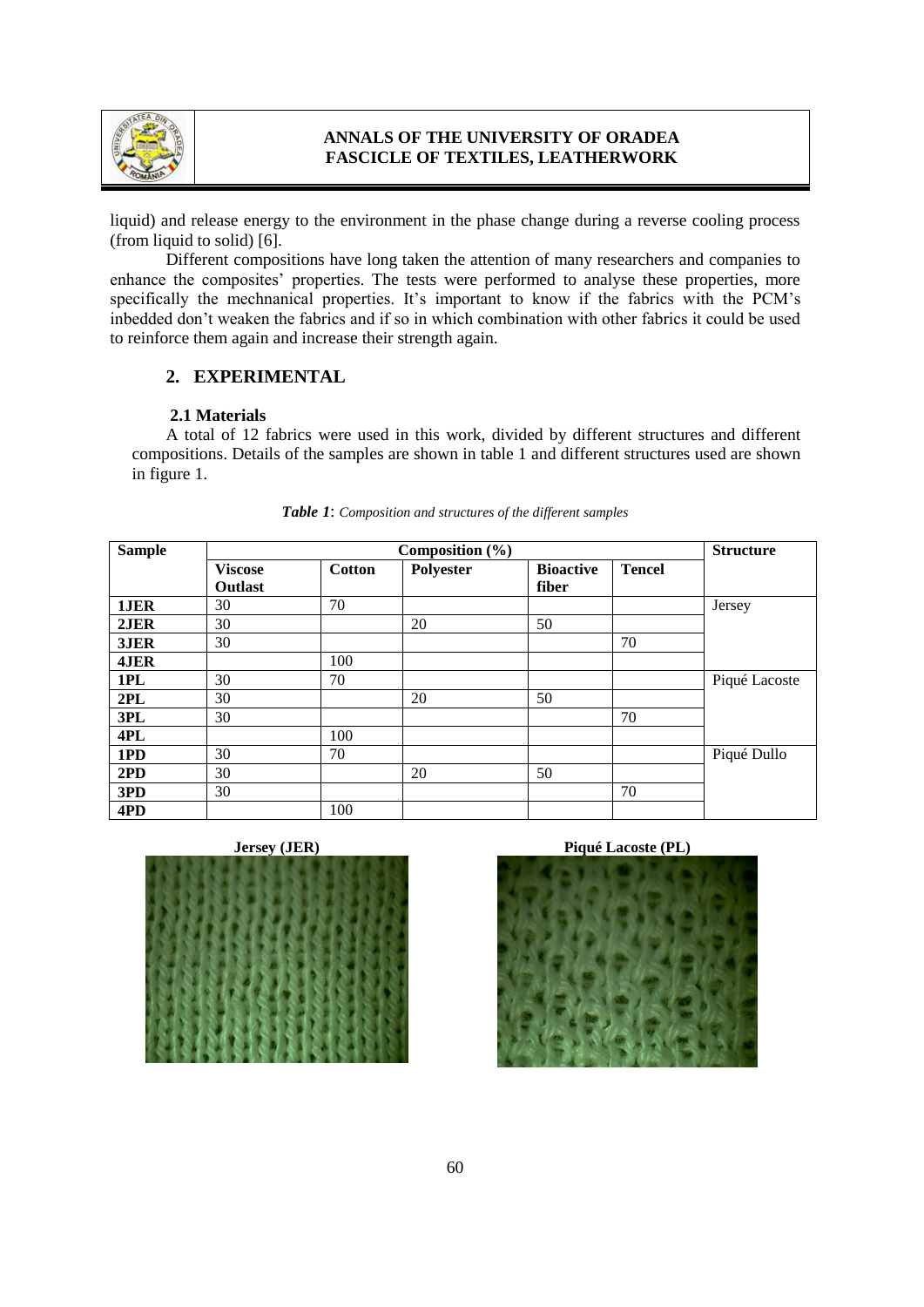

### **ANNALS OF THE UNIVERSITY OF ORADEA FASCICLE OF TEXTILES, LEATHERWORK**

#### **Piqué Dullo (PD)**



*Fig. 1***:** *Knitting structures used.*

### **2.2 Methods**

The machine used to analyse the tensile strength of the fabrics was Zwick/Roell 2005 testing unit according to UNE EN ISO 13934-1 standart.

# **3. RESULTS AND DISCUSSION**

The tensile behaviour of each fabric in both directions, columns and row, are compared by a graphic in figure 2.



*Fig. 2 : The tensile strength and elongation of all samples in row and column direction*

The graphic can be separated in two pieces: the row section and the column section. As can be seen in figure 2 the column samples all have approximately the same value, except for 2PD and 2JER. All the other samples are around 200N while 2JER and 2PD of the column samples are significantly higher at around 300N.